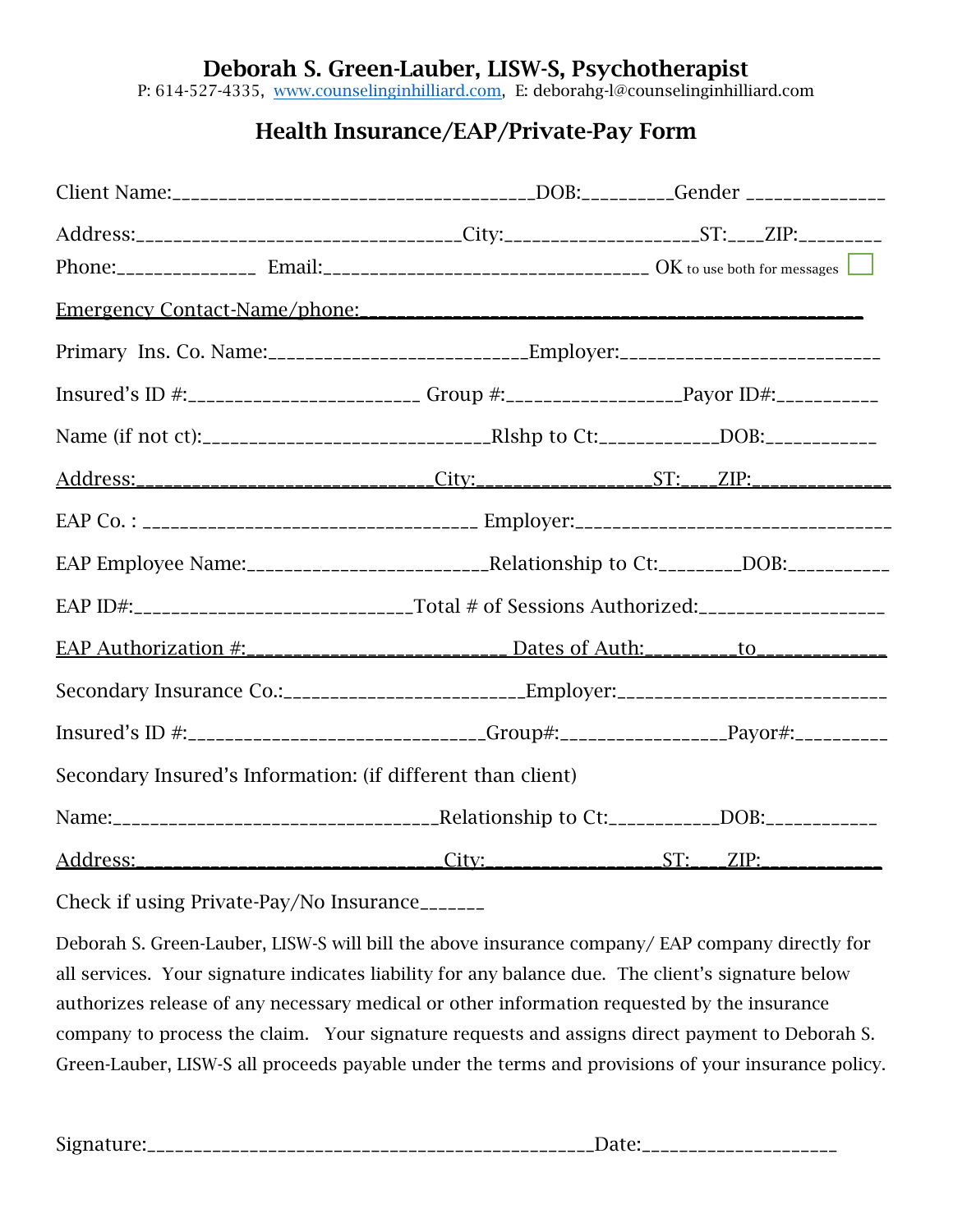P: 614-527-4335, www.counselinginhilliard.com, E: deborahg-l@counselinginhilliard.com

# Consent for Treatment

I,\_\_\_\_\_\_\_\_\_\_\_\_\_\_\_\_ give consent to Deborah S. Green-Lauber, LISW-S to provide psychotherapy services to me. I understand that information disclosed in clinical sessions is confidential and may not be released to anyone without my written permission. This therapist adheres to professional, legal, and ethical guidelines established by state law. Legal and ethical exceptions to confidentiality include:

- 1) When there is clear and present danger or harm to you or others.
- 2) When there is knowledge or suspicion of abuse or neglect of children or elderly persons
- 3) When a court issues a subpoena for clinical records.
- 4) When an individual cites their treatment in a legal proceeding. I have also reviewed the information, at www.counselinginhilliard.com, regarding use of PHI per HIPAA.

I understand I have the right to competent and professional service. I have the right to be treated with respect and courtesy, in a therapeutic relationship free of abuse. I have the right to file a complaint. I have the right to my access my clinical record and to authorize the release of the record. I am responsible to be an active, collaborative participant in my therapy process.

Payment: I understand that I am financially responsible for the psychotherapy fees at a private-pay fee of \$100 per therapy session. If I choose to use insurance benefits, I am responsible for any unpaid balance not paid by my insurance company.

Missed appointments: I understand I will be charged a late cancel/no show fee of \$50, if I fail to give 24 hrs notice to cancel an appointment.

Email Restrictions: I understand that electronic communication-email, voicemail, and fax, may be easily accessed by unauthorized people that may compromise confidentiality. I understand and agree to accept these risks to confidentiality, if I use electronic communications. This office uses a HIPAA-compliant, secure, encrypted, email server- G Suite. If I desire a teletherapy session, I will consult with this therapist. In the event of an emergency during my psychotherapy sessions, I understand this therapist may contact my emergency contact person, listed on my paperwork.

I have read the above information and have had the opportunity to discuss this consent with my therapist. I give full voluntary consent to clinical services rendered by Deborah S. Green-Lauber, LISW-S. I understand that I may terminate clinical services and this consent at any time. My signature signifies understanding and agreement to these policies.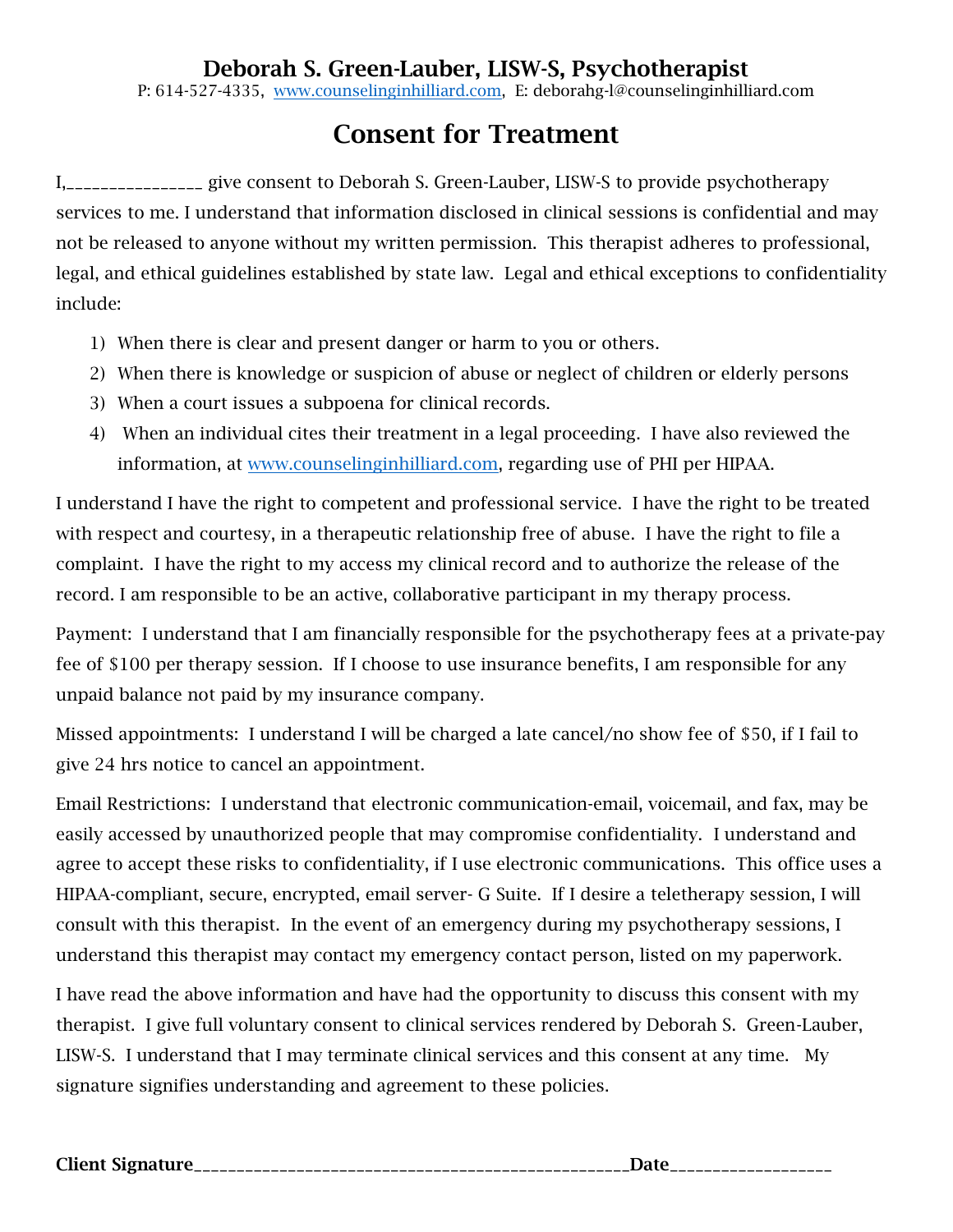P: 614-527-4335, www.counselinginhilliard.com, E: deborahg-l@counselinginhilliard.com

# PERSONAL INFORMATION FORM – ADULT

|                                                                                             | <b>SYMPTOM CHECK LIST:</b> (check all that apply;)      |                                                                                         |                                                          |  |  |
|---------------------------------------------------------------------------------------------|---------------------------------------------------------|-----------------------------------------------------------------------------------------|----------------------------------------------------------|--|--|
| $\Box$ agitated                                                                             | $\Box$ restless                                         | $\Box$ anxious                                                                          | $\Box$ racing thoughts                                   |  |  |
| $\Box$ fearful                                                                              | $\Box$ worry a lot                                      | $\Box$ depressed                                                                        | $\Box$ appetite increase                                 |  |  |
| $\Box$ cry often                                                                            | $\Box$ don't fit in                                     | $\Box$ confused                                                                         | $\Box$ appetite decrease                                 |  |  |
| $\Box$ hopeless                                                                             | $\Box$ helpless                                         | $\square$ sad                                                                           | $\Box$ no appetite                                       |  |  |
| $\Box$ withdrawn                                                                            | $\Box$ guilt                                            | $\Box$ suicidal                                                                         | $\Box$ overly distracted                                 |  |  |
| $\Box$ out of control                                                                       | $\Box$ hear voices                                      | $\Box$ personality changes                                                              | $\Box$ mood swings                                       |  |  |
| $\Box$ suspicious                                                                           | $\Box$ can't concentrate                                | $\Box$ overactive/rapid speech $\Box$ homicidal                                         |                                                          |  |  |
| $\Box$ angry                                                                                | $\Box$ irritable                                        | $\Box$ passive                                                                          |                                                          |  |  |
|                                                                                             | How long have symptoms been present?                    |                                                                                         |                                                          |  |  |
|                                                                                             | $\Box$ less than a month $\Box$ several months          | $\Box$ several years                                                                    | $\Box$ since childhood                                   |  |  |
|                                                                                             | <b>SLEEP PATTERNS:</b> (check all that apply)           |                                                                                         |                                                          |  |  |
| $\Box$ awaken early $\Box$ insomnia                                                         |                                                         | $\Box$ hard to get to sleep                                                             | $\Box$ sleep too much                                    |  |  |
| $\Box$ excessive fatigue $\Box$ night terrors                                               |                                                         | $\Box$ sleep walking                                                                    | $\Box$ nightmares                                        |  |  |
|                                                                                             | # of hours of sleep per night: _______                  |                                                                                         |                                                          |  |  |
| <b>ENERGY LEVEL:</b>                                                                        |                                                         |                                                                                         |                                                          |  |  |
|                                                                                             | $\Box$ tire easily $\Box$ average energy                | $\Box$ high energy                                                                      |                                                          |  |  |
|                                                                                             | <b>PRIMARY STRESSORS:</b> (check major areas of stress) |                                                                                         |                                                          |  |  |
| $\Box$ Problems with family or friends                                                      |                                                         | $\Box$ Not enough support people                                                        |                                                          |  |  |
| $\Box$ Death or loss of loved one                                                           |                                                         | $\Box$ Educational stressors                                                            |                                                          |  |  |
| $\Box$ Occupational stressors                                                               |                                                         | $\Box$ Housing problems                                                                 |                                                          |  |  |
| $\Box$ Economic/ financial problems                                                         |                                                         | $\Box$ Transportation problems                                                          |                                                          |  |  |
| $\Box$ Legal Issues                                                                         |                                                         |                                                                                         |                                                          |  |  |
| <b>TREATMENT HISTORY:</b>                                                                   |                                                         |                                                                                         |                                                          |  |  |
|                                                                                             |                                                         | List any previous Psychiatric/Med. Management or Psychotherapy/Counseling: $\Box$ None  |                                                          |  |  |
|                                                                                             |                                                         |                                                                                         |                                                          |  |  |
| <b>CHEMICAL USE HISTORY:</b>                                                                |                                                         |                                                                                         |                                                          |  |  |
| Do you use Nicotine? $\square$ YES $\square$ NO<br>If yes, how many packs per day? ________ |                                                         |                                                                                         |                                                          |  |  |
| Do you use Caffeine? $\square$ YES $\square$ NO                                             |                                                         |                                                                                         |                                                          |  |  |
| Do you use alcohol? $\Box$ YES $\Box$ NO                                                    |                                                         |                                                                                         | If yes, what type? $\Box$ Beer $\Box$ Wine $\Box$ Liquor |  |  |
| How often do you drink alcohol?                                                             | $\Box$ Daily                                            | $\Box$ 3-5x/wk $\Box$ 1-2x/wk                                                           | $\Box$ Less                                              |  |  |
|                                                                                             |                                                         | Do you or any family members have a problem with alcohol or drugs? ____________________ |                                                          |  |  |
|                                                                                             |                                                         |                                                                                         |                                                          |  |  |